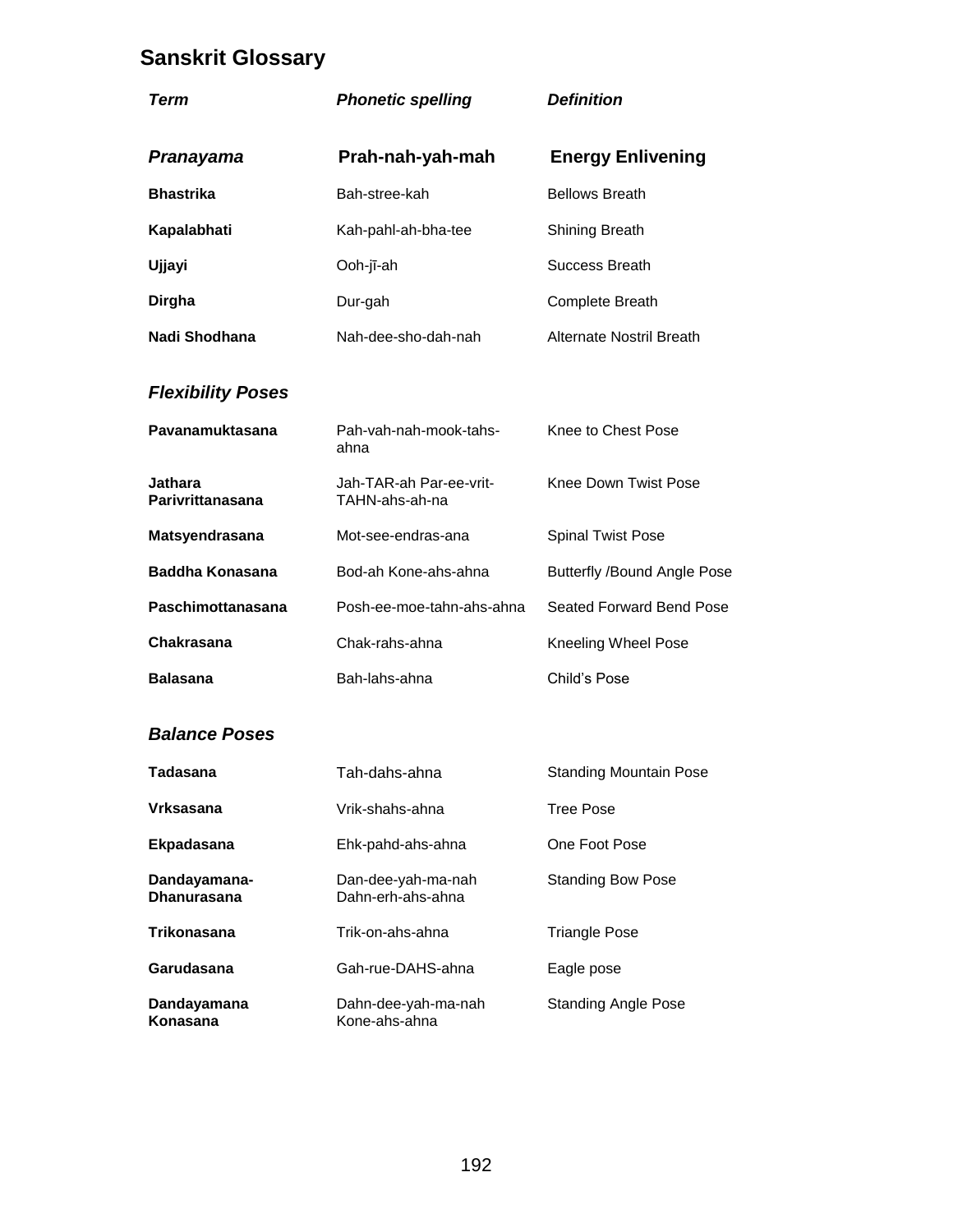Equestrian Pose

| Padmasana            | Pod-mahs-ahna                         | Lotus Flexion Pose                 |
|----------------------|---------------------------------------|------------------------------------|
| Supta Janu Sirsasana | Soup-TAH JAH-new shear-<br>SHAHS-ahna | Upward Facing Knee to Head<br>Pose |
| <b>Dhanurasana</b>   | Dahn-erh-ahs-ahna                     | <b>Bow Pose</b>                    |
| <b>Salabhasana</b>   | Shal-a-bahs-ahna                      | Locust Pose                        |
| Setu Bandhasana      | Set-too Bahn-dahs-ahna                | <b>Bridge Pose</b>                 |
| Sarvangasana         | Sar-van-gahs-ahna                     | <b>Shoulder Stand Pose</b>         |
| Halasana             | Hah-lahs-ahna                         | <b>Plow Pose</b>                   |
| <b>Matsyasana</b>    | Maht-see-ahs-ahna                     | Fish pose                          |
|                      |                                       |                                    |
| Surya Namaskar       | Sir-yah Nah-mah-skar                  | <b>Sun Salutations</b>             |
| Pranamasana          | Prah-nam-ahs-ahna                     | Hands to Heart Pose                |
| Hasta Uttanasana     | Hahs-tah-Ooh-tah-nahs-ahna            | Hands to Sky Pose                  |
| Pada Hastasana       | Pah-dah Hahs-tahs-ahna                | Hands to Foot Pose                 |
| Ashwa-Sanchalanasana | Ah-shwa-San-cha-lan-ahs-<br>ahna      | <b>Equestrian Pose</b>             |
| Parvatasana          | Par-vah-tahs-ahna                     | <b>Mountain Pose</b>               |
| Asthanga Namaskar    | Aash-tong-ga Namah-skar               | <b>Eight Limbs Pose</b>            |

**Parvatasana** Par-vah-tahs-ahna Mountain Pose

Pada Hastasana **Pah-dah Hahs-tahs-ahna** Hands to Foot Pose

**Hasta Uttanasana** Hah-sta Ooh-tah-nahs-ahna Hands to Sky Pose

**Pranamasana** Prah-nam-ahs-ahna Hands to Heart Pose

**Ashwa-Sanchalanasana** Ah-shwa-San-cha-la-ahs-

ahna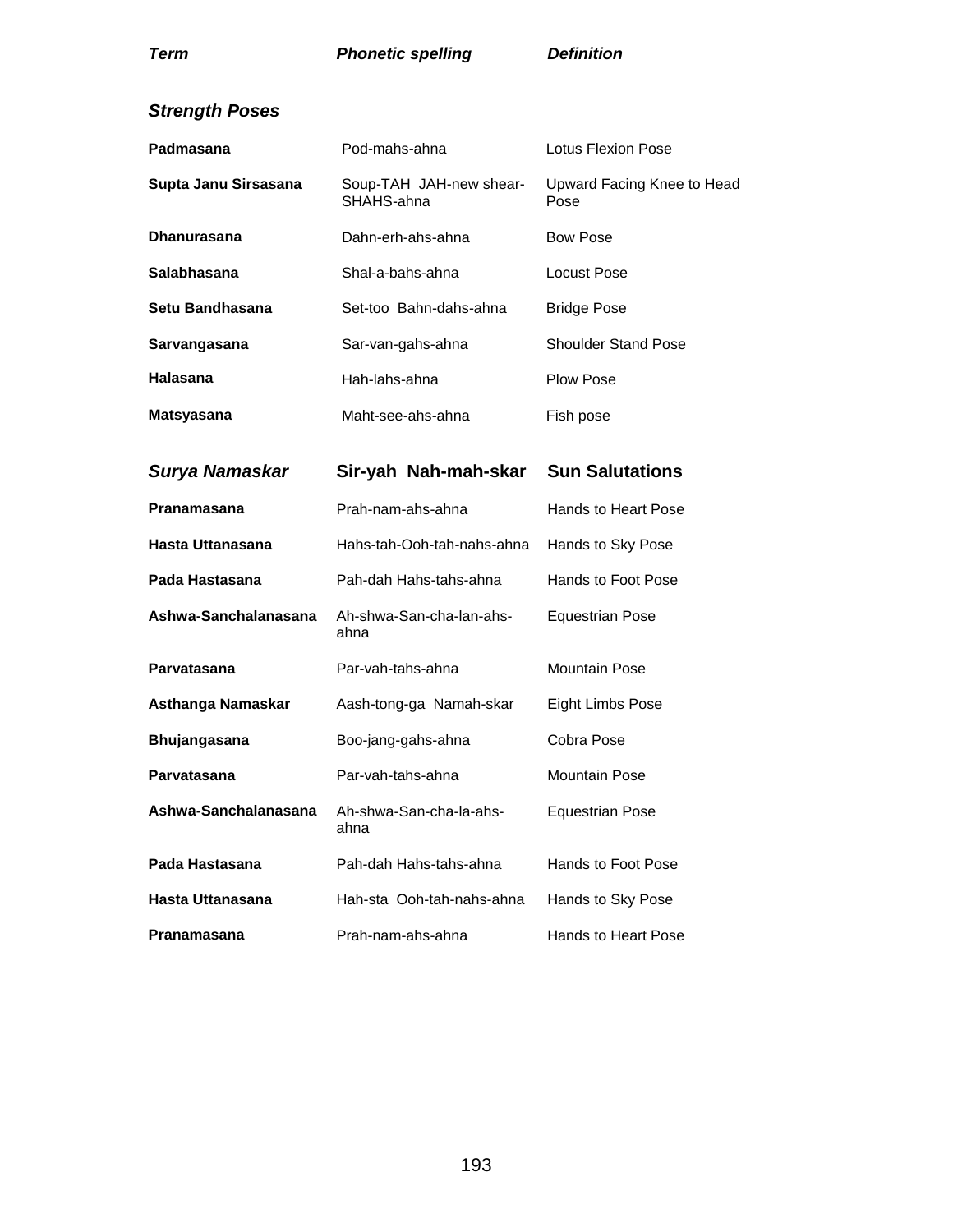| Surya Namaskar<br><b>Mantras</b>    | Sir-yah Nah-mah-skar                    | <b>Sun Salutations Mantras</b>                          |
|-------------------------------------|-----------------------------------------|---------------------------------------------------------|
| Om Mitraya Namaha                   | Om Mit-tri-yah Namah-hah                | Salutations to the friend of all                        |
| Om Ravaye Namaha                    | Om Rah-vah-ya Namah-hah                 | Salutations to the shining one                          |
| Om Suryaya Namaha                   | Om Sir-yah-yah Namah-hah                | Salutations to he who induces<br>activity               |
| Om Bhanave Namaha                   | Om Bon-ah-vay Namah-hah                 | Salutations to he who illuminates                       |
| Om Khagaya Namaha                   | Om Kug-ah yah Namah-hah                 | Salutations to the one who moves<br>through the sky     |
| <b>Om Pooshne Namaha</b>            | Om Push-nay Namah-hah                   | Salutations to the giver of strength<br>and nourishment |
| Om Hiranya Garbhya<br><b>Namaha</b> | Om Her-ron-yah Gar-bah-yah<br>Namah-hah | Salutations to the golden cosmic self                   |
| Om Marichaya Namaha                 | Om Mar-ree-chee-yah<br>Namah-hah        | Salutations to the rays of the sun                      |
| Om Aditya Namaha                    | Om Ah-dee-tee-yah<br>Namah-hah          | Salutations to the son of Aditi                         |
| Om Savitre Namaha                   | Om Sah-vee-tray Na-mah-<br>hah          | Salutations to the stimulating power<br>of the sun      |
| Om Arkaya Namaha                    | Om Ahr-ki-yah Namah-hah                 | Salutations to he who is fit to be<br>praised           |
| Om Bhaskaraya Namaha                | Om Bahs-kurh-ah-yah<br>Namah-hah        | Salutations to the one who leads to<br>enlightenment    |
| <b>Bandhas</b>                      | <b>Bahn-dahs</b>                        | <b>Locks</b>                                            |
| Moola bandha                        | Mool-ah Bahn-dah                        | Root lock                                               |
| Uddiyana bandha                     | Ooh-dee-ahna Bahn-dah                   | Stomach lift                                            |
| Jalandhara bandha                   | Jol-ahn-dar-ah Bahn-dah                 | Chin lock                                               |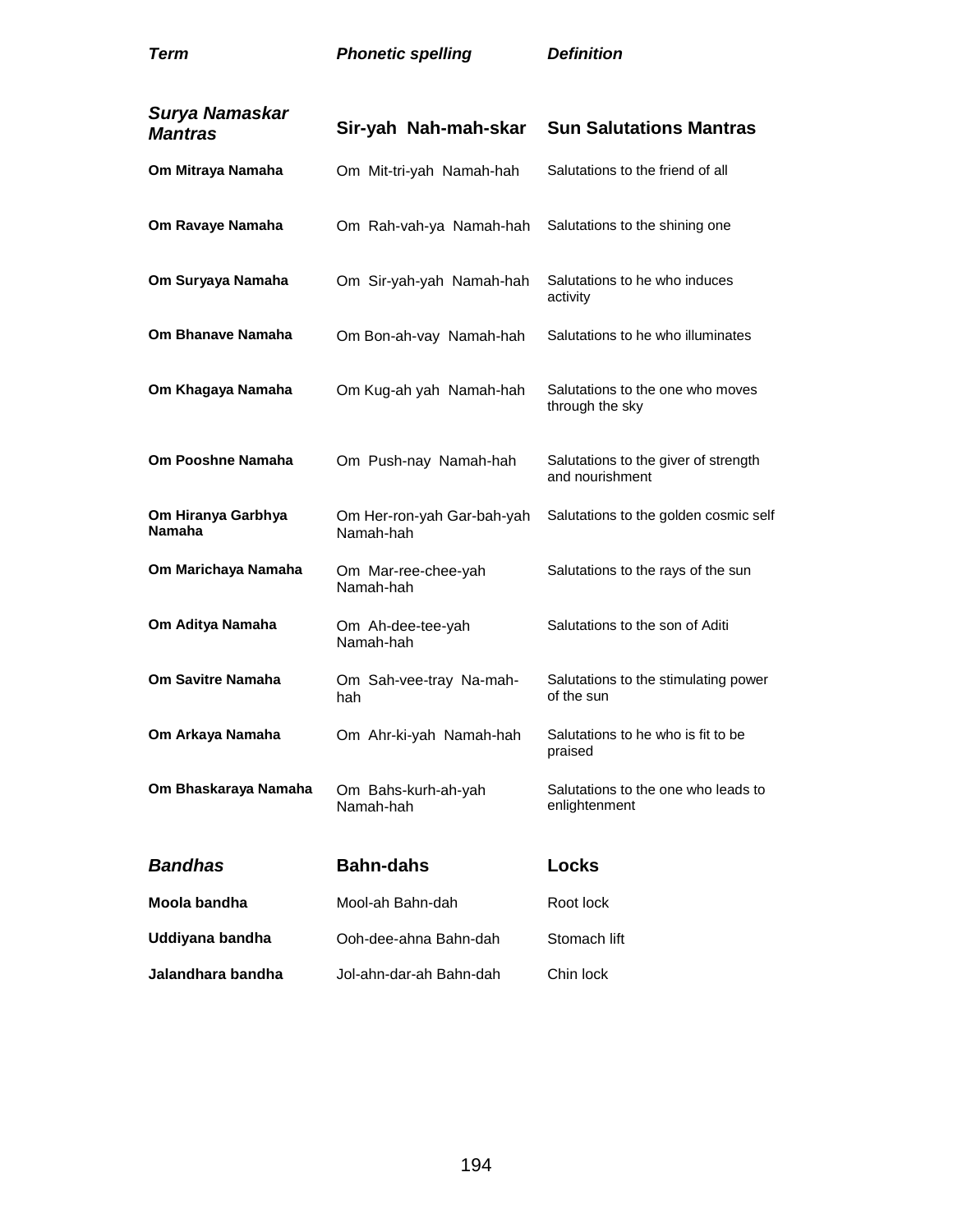## *Mantras for the Seven Spiritual Laws*

| <b>Definition</b>                          | <b>Term</b>              | <b>Phonetic spelling</b>                            | <b>Essence</b>                                                         |
|--------------------------------------------|--------------------------|-----------------------------------------------------|------------------------------------------------------------------------|
| Law of Pure<br>Potentiality                | Om Bhavam Namah          | Om Bah-vam Namah                                    | I am absolute existence                                                |
| Law of Giving and<br>Receiving             | Om Vardhanam Namah       | Om Var-dah-nam Namah                                | I am the nourisher of the<br>universe and the universe<br>nourishes me |
| Law of Karma or<br><b>Cause and Effect</b> | Om Kriyam Namah          | Om Kree-yam Namah                                   | My actions are aligned with the<br>universe                            |
| Law of Least Effort                        | <b>Om Daksham Namah</b>  | Om Dahk-sham Namah                                  | My actions achieve maximum<br>benefit with minimum effort              |
| Law of Intention<br>and Desire             | <b>Om Ritam Namah</b>    | Om Rih-tam Namah                                    | My intentions and desires are<br>supported by cosmic<br>intelligence   |
| Law of<br>Detachment                       | Om Anandham Namah        | Om Ah-nan-dam Namah                                 | My actions are blissfully free<br>from attachment to the<br>outcome    |
| Law of Dharma or<br>Purpose in Life        | Om Varunam Namah         | Om Var-u-nam Namah                                  | My life is in harmony with the<br>universe                             |
| <b>Term</b>                                | <b>Phonetic spelling</b> | <b>Definition</b>                                   |                                                                        |
| <b>Eight Limbs of</b><br>Yoga              |                          |                                                     |                                                                        |
| Yamas                                      | Yah-mahs                 | First branch of yoga<br>rules of social behavior    |                                                                        |
| Ahimsa                                     | Ah-him-sah               | Non-violence                                        |                                                                        |
| <b>Satya</b>                               | Saht-yah                 | Truthful speech                                     |                                                                        |
| <b>Brahmacharya</b>                        | Brah-mah-char-ee-yah     | Appropriate sexual control                          |                                                                        |
| Asteya                                     | Ah-stay-yah              | Honesty                                             |                                                                        |
| Aparigraha                                 | Ah-par-ee-grah-ha        | Generosity                                          |                                                                        |
| <b>Niyamas</b>                             | Nee-yah-mahs             | Second branch of Yoga<br>rules of personal behavior |                                                                        |
| Shoucha                                    | Sahw-cha                 | Purity                                              |                                                                        |
| Santosha                                   | Sahn-tow-shah            | Contentment                                         |                                                                        |
| <b>Tapas</b>                               | Tahp-us                  | Discipline                                          |                                                                        |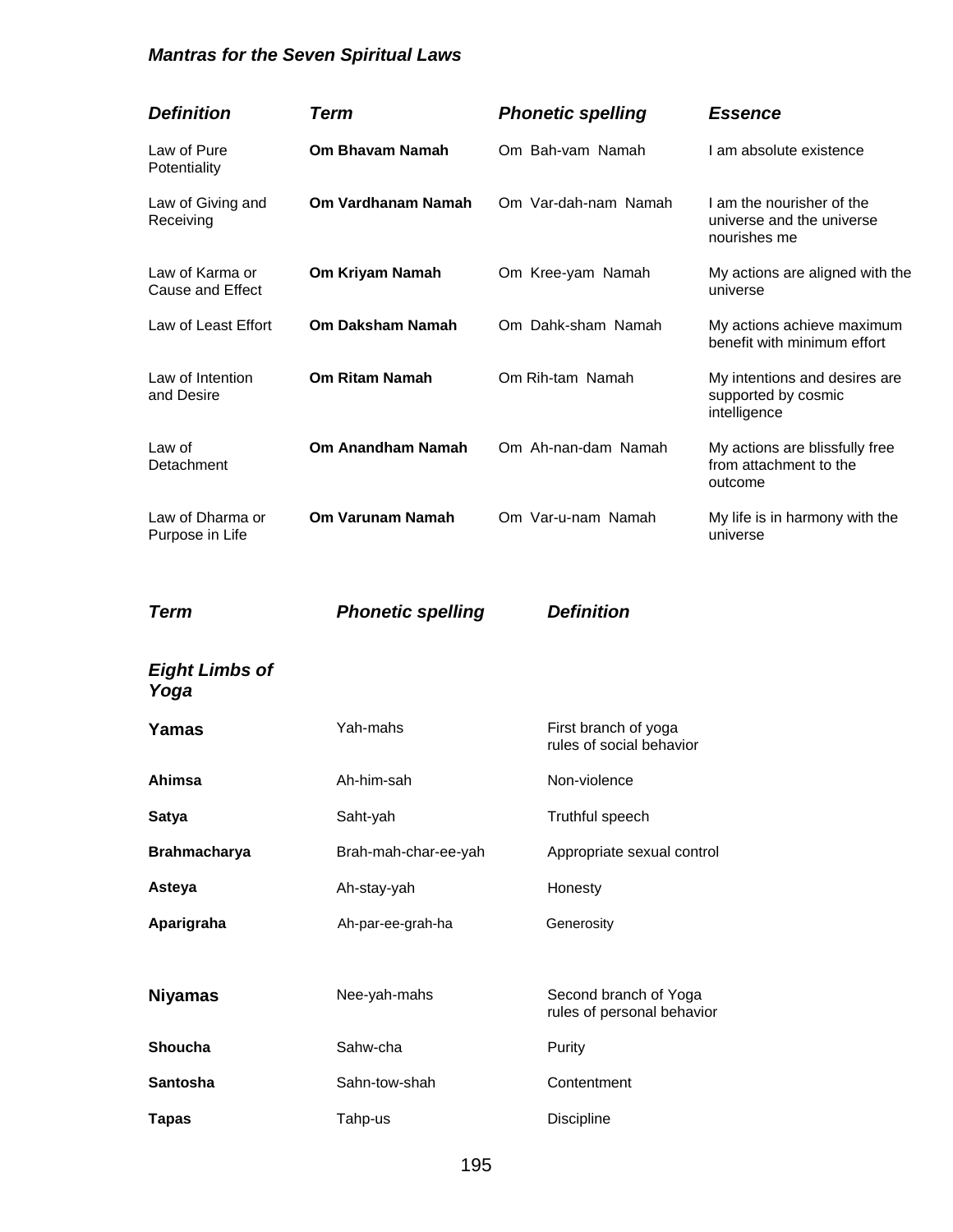| Svadhyana          | Sva-dee-yah-nah           | Spiritual exploration                                                                     |
|--------------------|---------------------------|-------------------------------------------------------------------------------------------|
| Ishwara-Pranidhana | lsh-vara-prah-nee-dah-nah | Surrender to the divine                                                                   |
| Asana              | Ahs-ah-nah                | Third branch of Yoga / seat or<br>position                                                |
| Pranayama          | Prah-nah-yah-mah          | Fourth branch of Yoga / breathing<br>exercises                                            |
| Pratyahara         | Pra-tee-ah-har-ah         | Fifth branch of Yoga / directing<br>senses inward to become aware of<br>the subtle senses |
| <b>Dharana</b>     | Dha-rah-nah               | Sixth branch of Yoga / mastery of<br>attention and intention                              |
| Dhyana             | Dee-yahna                 | Seventh branch of Yoga /<br>witnessing awareness                                          |
| Samadhi            | Sah-mah-dee               | Eighth branch of Yoga / state of<br>being settled in pure, unbounded<br>awareness         |

## *Forms of Yoga*

| Gyan          | Ghee-yahn | Yoga of understanding            |
|---------------|-----------|----------------------------------|
| <b>Bhakti</b> | Bahk-tee  | Yoga of love and devotion        |
| Karma         | Kar-mah   | Action that generates a reaction |
| Raja          | Rah-jah   | Yoga of meditation               |

## *Key Yogic Phrases*

| <b>Mahavakyas</b>                    | mah-hah-vah-kee-yahs                   | "Four Great sayings"<br>from the Upanishads |
|--------------------------------------|----------------------------------------|---------------------------------------------|
| Prajnanam Brahma                     | Prah-jah-num Brah-mah                  | "Consciousness is Brahman"                  |
| Ayam Atma Brahma                     | I-yum Aht-mah Brah-mah                 | "This Self (Atman) is Brahman"              |
| <b>Tat Tvam Asi</b>                  | Taht Tvam Ah-see                       | "That is that. Thou art that."              |
| Aham Brahmasmi                       | Ah-hum Brah-mahs-me                    | "I am the totality"                         |
| <b>Yoga Chitta</b><br>Vritti Nirodha | Yo-gah Chit-tah<br>Vrit-tee Ne-row-dah | "Yoga is the quieting of the<br>mind field" |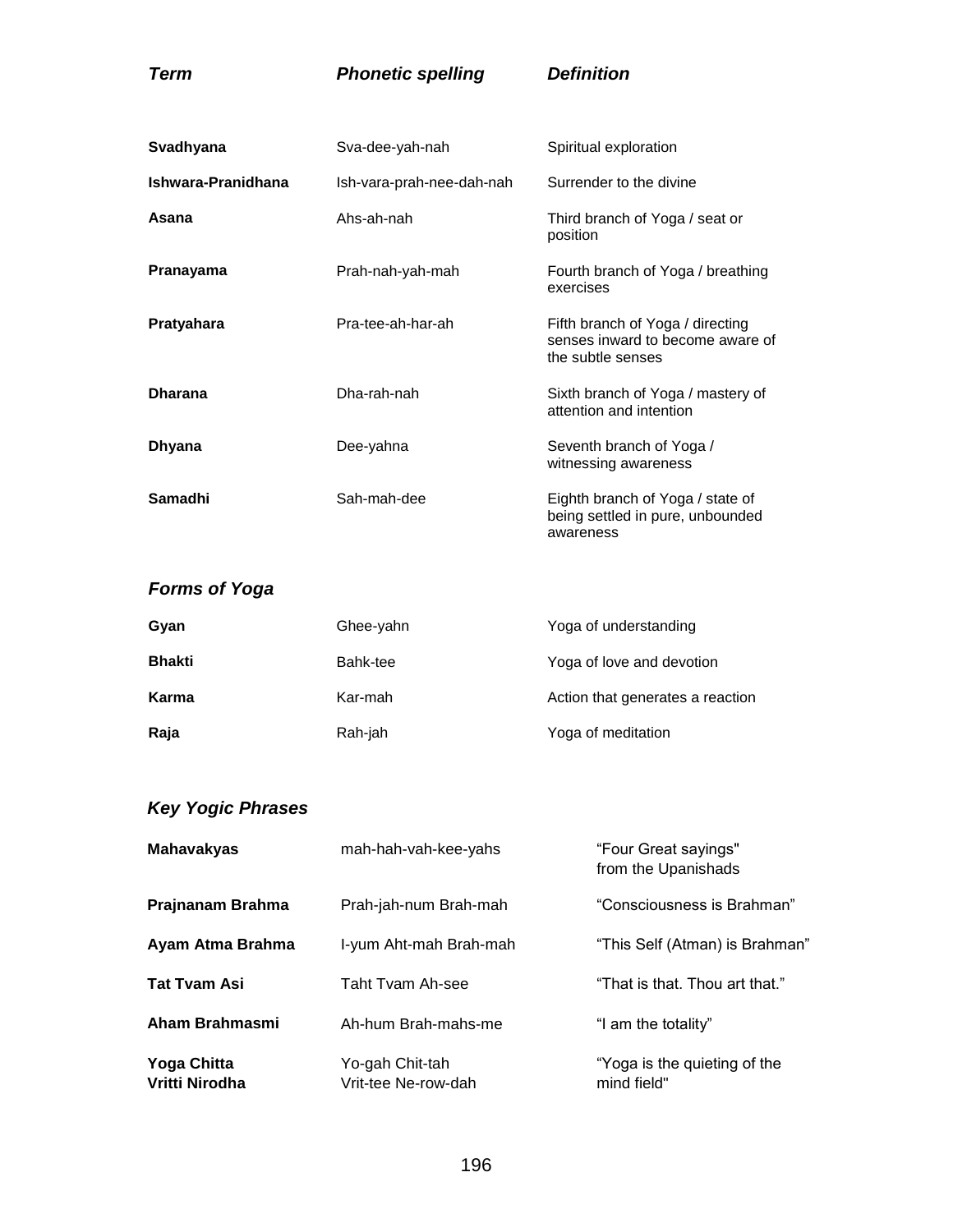| Term                                                               | <b>Phonetic spelling</b>                                               | <b>Definition</b>                                                       |
|--------------------------------------------------------------------|------------------------------------------------------------------------|-------------------------------------------------------------------------|
| <b>Prakritim Svam</b><br>Avastabhya Visrjami<br><b>Punah Punah</b> | Prah-kree-tum Svaam<br>Ah-vvs-tub-yah Viser-jah-mee<br>Poon-ah Poon-ah | "Turning back unto myself, I create<br>again and again"                 |
| <b>Agni Melee Purohitam</b>                                        | Ahg-nee Mee-lay Pooh-row-hee-<br>tahm                                  | "I express my gratitude to surrender to<br>this fire of transformation" |
| Nistrai Gunyo Bhav-<br>Arjuna                                      | Nihs-tri-ah Goon-yo Bahy-Ar-joon-<br>ah                                | "Go beyond the three gunas, Arjuna"                                     |
| Yogastah Kurukarmani                                               | Yo-gah-stah Keer-rooh-kar-mahn-<br>nee                                 | "Establish yourself in the state of<br>yoga. Perform your actions"      |

| <b>Chakras</b>   | chak-rah         | <b>Energy wheel or center</b> |
|------------------|------------------|-------------------------------|
| <b>Muladhara</b> | mool-ah-dar-ah   | Root Chakra                   |
| Svadhisthana     | svad-ish-tahn-ah | Creativity Chakra             |
| <b>Manipura</b>  | mahn-ee-purh-ah  | Energy/Power Chakra           |
| Anahata          | ahn-ah-hah-tah   | <b>Heart Chakra</b>           |
| Vishuddha        | vish-ooh-dah     | <b>Expression Chakra</b>      |
| Ajna             | ahi-nah          | <b>Intuition Chakra</b>       |
| Sahaswara        | sah-ha-swar-ah   | Consciousness Chakra          |

#### *Other Terms*

| Ananda         | ah-nan-dah  | Bliss / pure, limitless, unconditioned joy               |
|----------------|-------------|----------------------------------------------------------|
| Atman          | aht-mahn    | Soul / individual expression of pure Spirit              |
| <b>Brahman</b> | brah-mahn   | Spirit, absolute existente, pure consciousness           |
| Guru           | gurh-ruh    | Dispeller of darkness, great teacher                     |
| <b>Maya</b>    | my-yah      | Illusion of the senses                                   |
| <b>Moksha</b>  | moke-shah   | Liberation / freedom from all conditioning               |
| <b>Mudras</b>  | moo-drahs   | Positions of the eyes, hands or body                     |
| Nadi           | nah-dee     | Subtle channel through which energy flows                |
| <b>Namaste</b> | na-mah-stay | The divine light in me honors the divine light<br>in you |